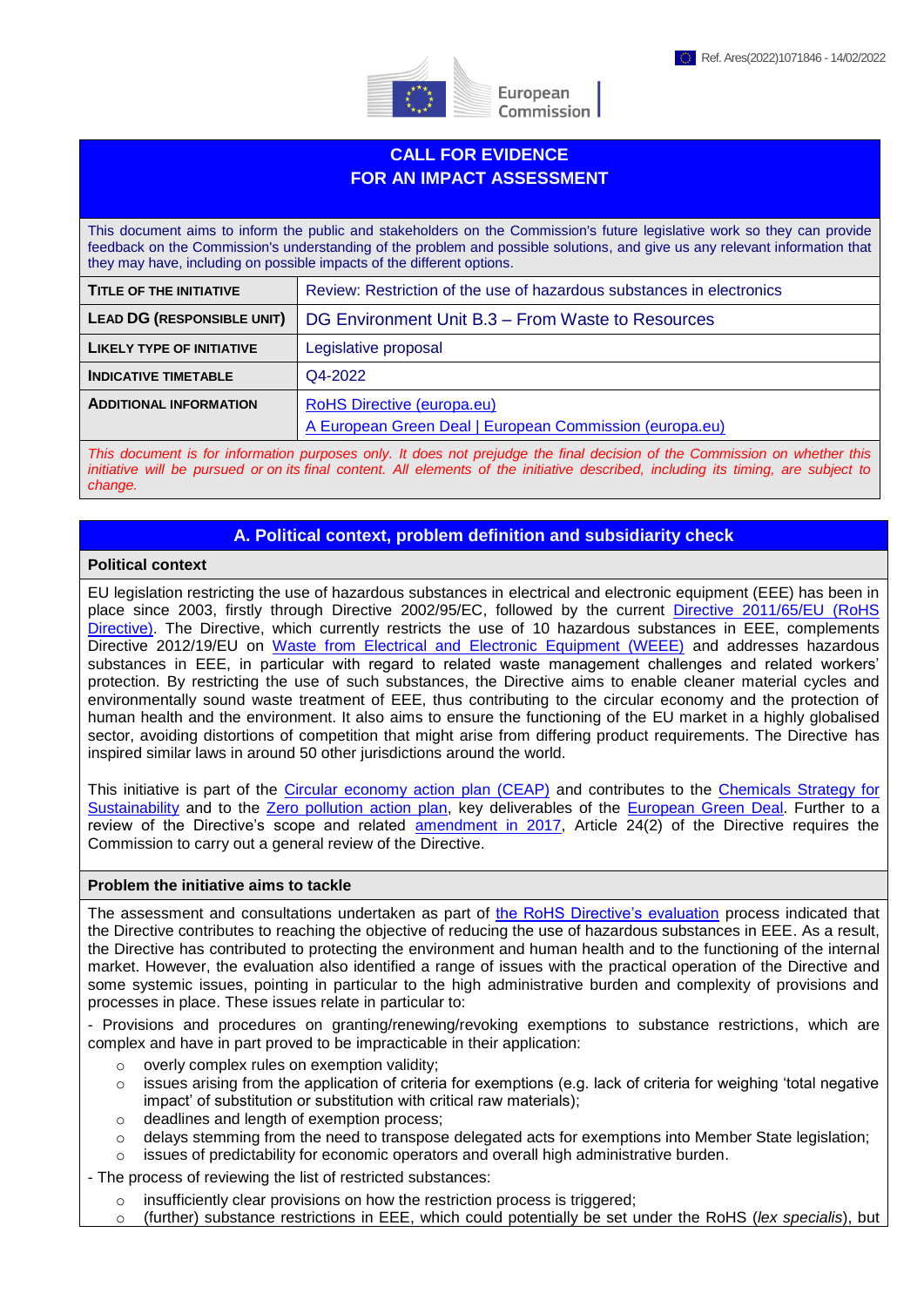also under the [REACH Regulation](https://eur-lex.europa.eu/legal-content/en/TXT/?uri=CELEX%3A32006R1907) (nevertheless, there are differences in the two acts' objectives and in the criteria and mechanisms for deciding on substance restrictions).

- Enforcement difficulties, in particular in the context of e-commerce.

- Certain unclear and outdated provisions on spare parts or scope, and insufficient provisions to support the circular economy (e.g. for secondary resources).

- Consistency with related EU legislation covering substance assessment and restrictions (REACH [Regulation\)](https://eur-lex.europa.eu/legal-content/en/TXT/?uri=CELEX%3A32006R1907) or legislation specific to EEE [\(Ecodesign](https://eur-lex.europa.eu/legal-content/EN/TXT/?uri=CELEX%3A32009L0125) Directive).

The problems identified mainly affected (albeit to different extents) economic operators, public authorities including the Commission, workers in the recycling sector and the public at large.

### **Basis for EU action (legal basis and subsidiarity check)**

## **Legal basis**

The legal basis of the RoHS Directive is Article 114 of the Treaty on the Functioning of the European Union. Article 24(2) of the Directive further requires the Commission to carry out a review of the Directive no later than 22 July 2021.

## **Practical need for EU action**

The RoHS Directive addresses consumer goods of high economic relevance. Such goods are part of a crossborder market in continuous growth, relying on the free movement of goods. The environmental issues addressed also have cross-border effects (i.e. emissions of hazardous substances into the environment), while recycling markets function across borders. As a result, a harmonised approach in addressing them is crucial to avoid barriers to trade and distortion of competition in the EU and to establish a sustainable circular economy. The electronics sector is a priority sector identified under the Circular Economy Action Plan in light of circular economy challenges and potential.

The Directive is part of the new legislative framework [for industrial products in the EU,](https://ec.europa.eu/growth/single-market/goods/new-legislative-framework_en) i.e. it establishes procedures for assessing the conformity of EEE and sets, among other things, an obligation to affix the CE marking. Furthermore, due to the RoHS Directive's links to other EU legislation on the recovery and disposal of waste and areas of common interest such as human health protection, its objectives are better achieved at EU level. Therefore, there is clear practical need for EU action, as the Directive's objective to establish restrictions on the use of hazardous substances in EEE cannot be sufficiently achieved by action at Member State level.

This initiative is in line with principles of subsidiarity. The process of evaluating the Directive found that the legislation offers a significant degree of EU added value. In summary, the benefit of the RoHS Directive consisted in setting sound and scientifically supported requirements for the protection of the environment, human health and safety and for preserving the integrity of the EU market by limiting hazardous substances in EEE.

## **B. Objectives and policy options**

The initiative's overall objective is to ensure that the RoHS Directive rules on the restriction of hazardous substances help protect human health and the environment, including the environmentally sound treatment of waste EEE, while ensuring harmonised application on the EU market. To address the problems identified, a range of possible measures will be considered, taking account of the objectives of the EU Green Deal, and in particular the Circular economy action plan, the Zero pollution action plan, the Chemicals Strategy for Sustainability and the [Sustainable Products](https://ec.europa.eu/info/law/better-regulation/have-your-say/initiatives/12567-Sustainable-products-initiative_en) Initiative.

An initial non-exhaustive list of possible options to address the above objectives has been identified. For each option, various sub-options may also be considered. The options and sub-options are not mutually exclusive but can be combined. The options outlined below, which represent a mix of predominantly legislative and nonlegislative (e.g. guidance) measures, are preliminary and may evolve with the analysis. All options will consider the objective of reducing unnecessary administrative burden.

- **Maintain the RoHS Directive as it stands and introduce certain non-legislative ('soft') measures**, such as an update of the [RoHS FAQ document.](https://ec.europa.eu/environment/system/files/2021-01/FAQ%20key%20guidance%20document%20-%20RoHS.pdf) This would include explaining the interaction with other legislation such as the REACH Regulation and the Ecodesign Directive.
- **Simplify and clarify the RoHS Directive by introducing and revising legislative ('hard') measures and soft measures** to: (i) clarify and improve the exemption criteria and process; (ii) clarify and improve the substance restrictions trigger, criteria and process; (iii) ensure coherence with other legislation, primarily REACH and Ecodesign; and (iv) improve implementation and enforcement. **This option** may consider:
	- o **Reforming the exemption process**: revising/clarifying the criteria for exemptions; adapting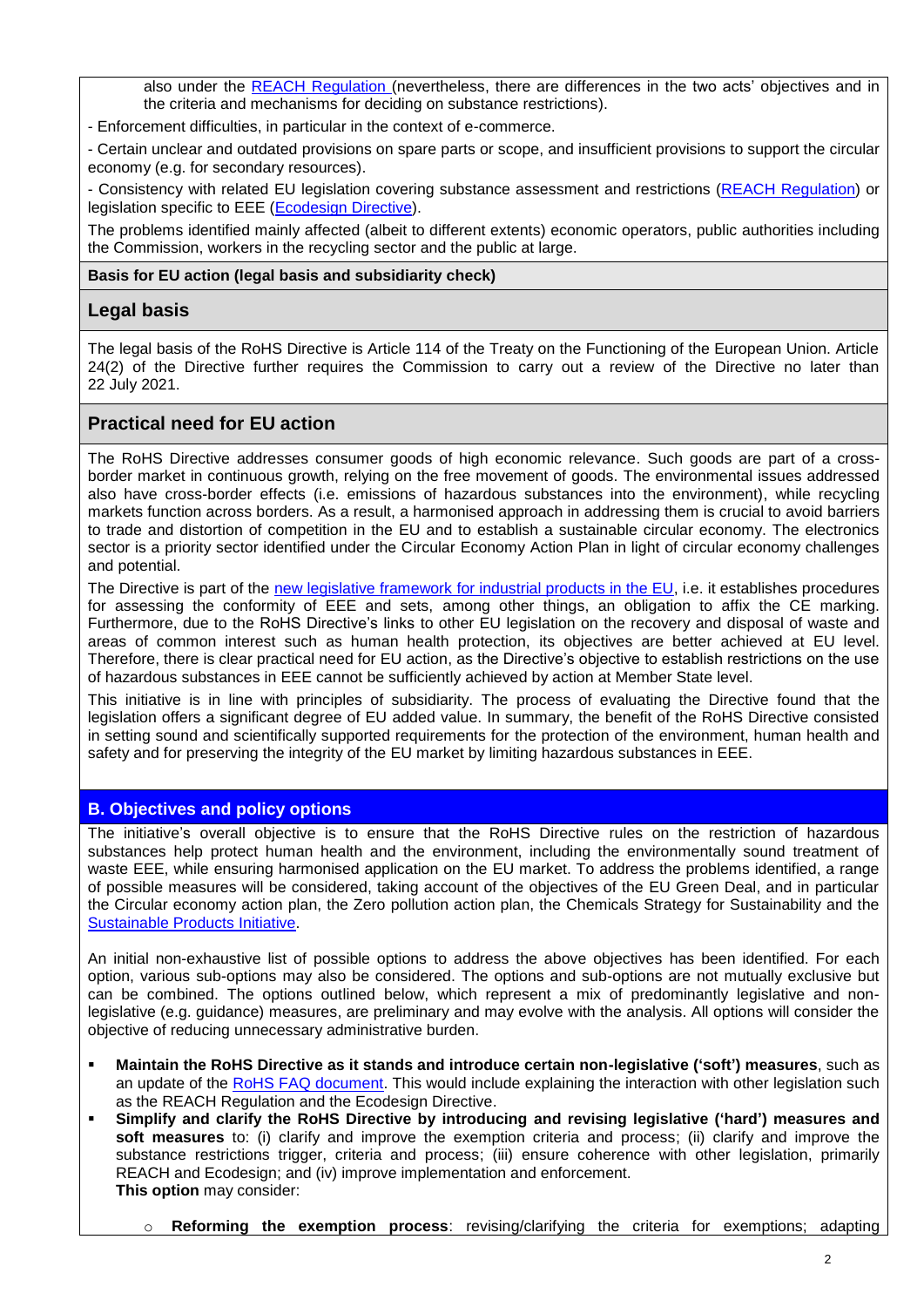exemptions' validity; provisions on transition periods; clarifying the standard evaluation timelines and procedure; issuing a guidance document for the exemption procedure.

- o **Reforming the substance restriction provisions**, including timelines and procedure; clarifying links and potential overlaps with REACH and Ecodesign, etc. for EEE covered by RoHS; issuing a methodology/guidance document for the restrictions procedure.
- o **Entrusting the exemption and** substance restriction **assessments** to an existing **EU agency** (European Chemicals Agency (ECHA)).
- o **Reforming the provisions for spare parts.**
- o **Updating and clarifying the scope of the RoHS Directive.**
- o **Introducing provisions related to recycled material and critical raw materials.**
- o **Reforming the provisions on enforcement and market surveillance**, including by strengthening the link between the RoHS Directive and [Regulation No 765/2008](https://eur-lex.europa.eu/legal-content/EN/TXT/?uri=CELEX:32008R0765) (and [Regulation 2019/1020](https://eur-lex.europa.eu/legal-content/EN/TXT/?uri=celex:32019R1020) respectively), while possibly addressing e-commerce challenges and further guidance.
- o **Introducing/reviewing provisions** to ensure clear delineation between RoHS and other relevant legislation, including REACH and Ecodesign, and promoting guidance documents/common understanding papers, as necessary.
- **Transform the RoHS Directive into a regulation**, to simplify application and reduce unnecessary regulatory burden related to differing transposition in different Member States.
- **Repeal the RoHS Directive and incorporate its provisions into the REACH Regulation.**
- **Repeal the RoHS Directive and address product requirements related to the environmentally sound recovery and disposal of electrical and electronic waste under sustainable products legislation** (in the context of the Sustainable Products Initiative revising the Ecodesign Directive).

## **C. Likely impacts**

### **Likely economic impacts**

Some changes to the RoHS Directive, such as stricter criteria regarding exemptions to encourage more and faster substitution of restricted substances, may lead to increased initial costs for industry, including for SMEs, throughout the supply chains. The overall envisaged outcome of the review is simplification and regulatory burden reduction, which should reduce administrative costs for public authorities and economic operators without weakening the protection ensured by the Directive. In general, due to their limited resources, SMEs may need to outsource some actions and hence may experience greater impacts than larger companies. Voluntary substitution of chemicals identified for future possible restriction may also happen, promoting other (new) innovative and safer chemicals and increasing the competitive advantages for frontrunners and the need for investments and research. Thanks to the technological progress driven by the policy and regulatory framework, the EEE manufacturing industry as a whole may move towards safer and more sustainable products, while consumer confidence will further increase and there will be less negative impacts at the end-of-life stage of EEE. Furthermore, better control and safer use of chemicals in the workplace, including in EEE waste recycling plants, will reduce the risk of occupational diseases and premature retirement of workers, and reduce related health costs for society.

Depending on the options pursued, the review of the RoHS Directive may be expected to impact the future mandate and budget of ECHA.

### **Likely social impacts**

The initiative will increase the protection of human health by reducing the exposure to hazardous chemicals, for the public in general, and in particular for workers and self-employed people in the recycling sector. The expectation is that job losses resulting from new legal requirements or increased costs for manufacturing EEE using restricted hazardous substances in the medium to long term would be compensated by growth in the production of products using alternatives to the restricted hazardous substances.

### **Likely environmental impacts**

An improved regulatory framework for the restriction of hazardous substances in EEE will lead to more coherent and efficient restrictions. This would contribute to the protection of human health and the environment, including the environmentally sound recovery and disposal of waste EEE. Considering the Directive's broad product coverage scope, the safer use of chemicals covered by it will result in reduced releases of hazardous substances into the environment, thus reducing the costs of environmental remediation that not acting would entail. Environmental cross-border impacts are likely, as emissions of hazardous substances into the environment and recycling markets are transboundary.

### **Likely impacts on fundamental rights**